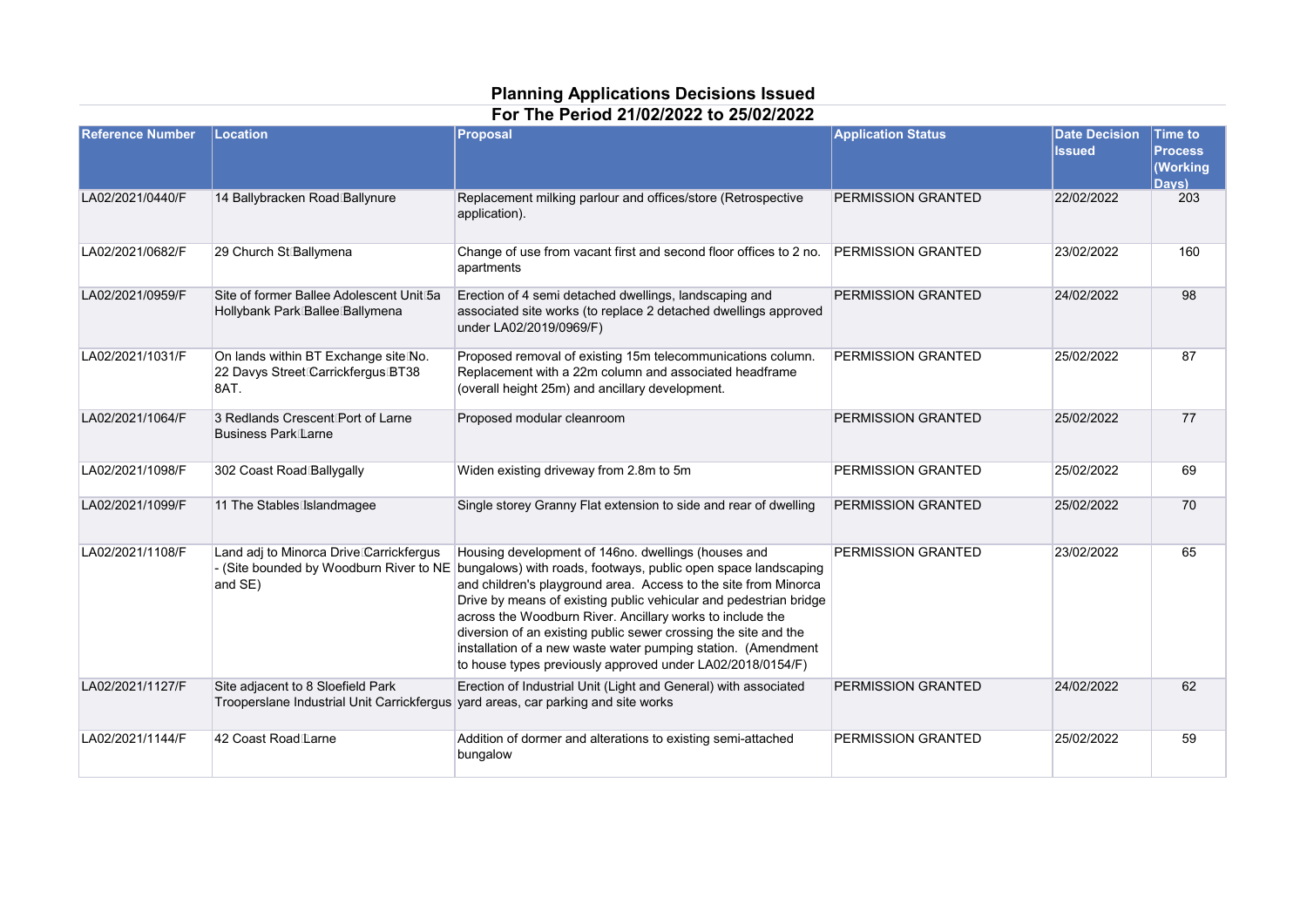| LA02/2021/1191/F | Roddensvale Special School 68 The<br>Roddensflarne                                                                         | Proposed single storey modular build extension to school. New<br>accommodation extension to include 3 new classrooms, internal<br>circulation, toilets, teaching rooms, external playground spaces<br>and associated security fencing. The new extension works are to<br>be connected to the existing main school building with the<br>provision of a new corridor link between the buildings, the sub-<br>division of an existing internal room and the removal of an<br>existing facade door to allow internal access. Works also include<br>the provision of additional and replacement car parking spaces<br>with bitmac re-surfacing, kerbs and marking out. | PERMISSION GRANTED        | 25/02/2022 | 47 |
|------------------|----------------------------------------------------------------------------------------------------------------------------|-------------------------------------------------------------------------------------------------------------------------------------------------------------------------------------------------------------------------------------------------------------------------------------------------------------------------------------------------------------------------------------------------------------------------------------------------------------------------------------------------------------------------------------------------------------------------------------------------------------------------------------------------------------------|---------------------------|------------|----|
| LA02/2021/1212/F | Between 347 and 349 Doury Road□<br>Clough                                                                                  | Infill dwelling and garage                                                                                                                                                                                                                                                                                                                                                                                                                                                                                                                                                                                                                                        | PERMISSION GRANTED        | 24/02/2022 | 41 |
| LA02/2022/0004/F | Adjacent to 9 Glynn Park Close□<br>Carrickfergus                                                                           | The erection of a two and a half storey residential development<br>comprising of 9no. apartments and associated car parking, site<br>and landscaping works.                                                                                                                                                                                                                                                                                                                                                                                                                                                                                                       | <b>PERMISSION REFUSED</b> | 25/02/2022 | 39 |
| LA02/2022/0006/F | 39 Old Antrim Road Ballymena                                                                                               | Extension to rear of dwelling                                                                                                                                                                                                                                                                                                                                                                                                                                                                                                                                                                                                                                     | PERMISSION GRANTED        | 24/02/2022 | 37 |
| LA02/2022/0027/O | Road Portglenone                                                                                                           | Approx. 60m S.E of no. 215 Lisnahunchin Proposed dwelling and garage on a farm with alterations to<br>access.                                                                                                                                                                                                                                                                                                                                                                                                                                                                                                                                                     | PERMISSION GRANTED        | 24/02/2022 | 28 |
| LA02/2022/0028/F | 125 Middle Road Islandmagee                                                                                                | New entrance and driveway to proposed dwelling 125 Middle<br>Road. Change of planning permission LA02/2017/0391/F which<br>had a shared entrance of an existing entrance to farm land. The<br>new entrance would provide a separate private and safe entrance<br>to the dwelling.                                                                                                                                                                                                                                                                                                                                                                                 | PERMISSION GRANTED        | 24/02/2022 | 28 |
| LA02/2022/0029/F | 48 Recreation Road Larne                                                                                                   | Single storey rear extension to provide kitchen, utility, bathroom<br>extension and renovations.                                                                                                                                                                                                                                                                                                                                                                                                                                                                                                                                                                  | PERMISSION GRANTED        | 25/02/2022 | 29 |
| LA02/2022/0030/F | 58B Millbay Road Islandmagee                                                                                               | Internal alterations to dwelling and conversion of existing garage<br>to study and gym space                                                                                                                                                                                                                                                                                                                                                                                                                                                                                                                                                                      | PERMISSION GRANTED        | 24/02/2022 | 28 |
| LA02/2022/0042/F | 161 Fenaghy Road Cullybackey<br>(including adjacent field and portion of<br>land to the rear of the Telephone<br>Exchange) | 3 detached dwellings and 1 pair of semi-detached dwellings                                                                                                                                                                                                                                                                                                                                                                                                                                                                                                                                                                                                        | PERMISSION GRANTED        | 25/02/2022 | 25 |
| LA02/2022/0050/F | 34A Manse Road Ballycarry□<br>Carrickfergus BT38 9HW                                                                       | Single storey rear extension and internal alterations to provide<br>open plan kitchen, dining area and covered patio area.                                                                                                                                                                                                                                                                                                                                                                                                                                                                                                                                        | PERMISSION GRANTED        | 24/02/2022 | 21 |